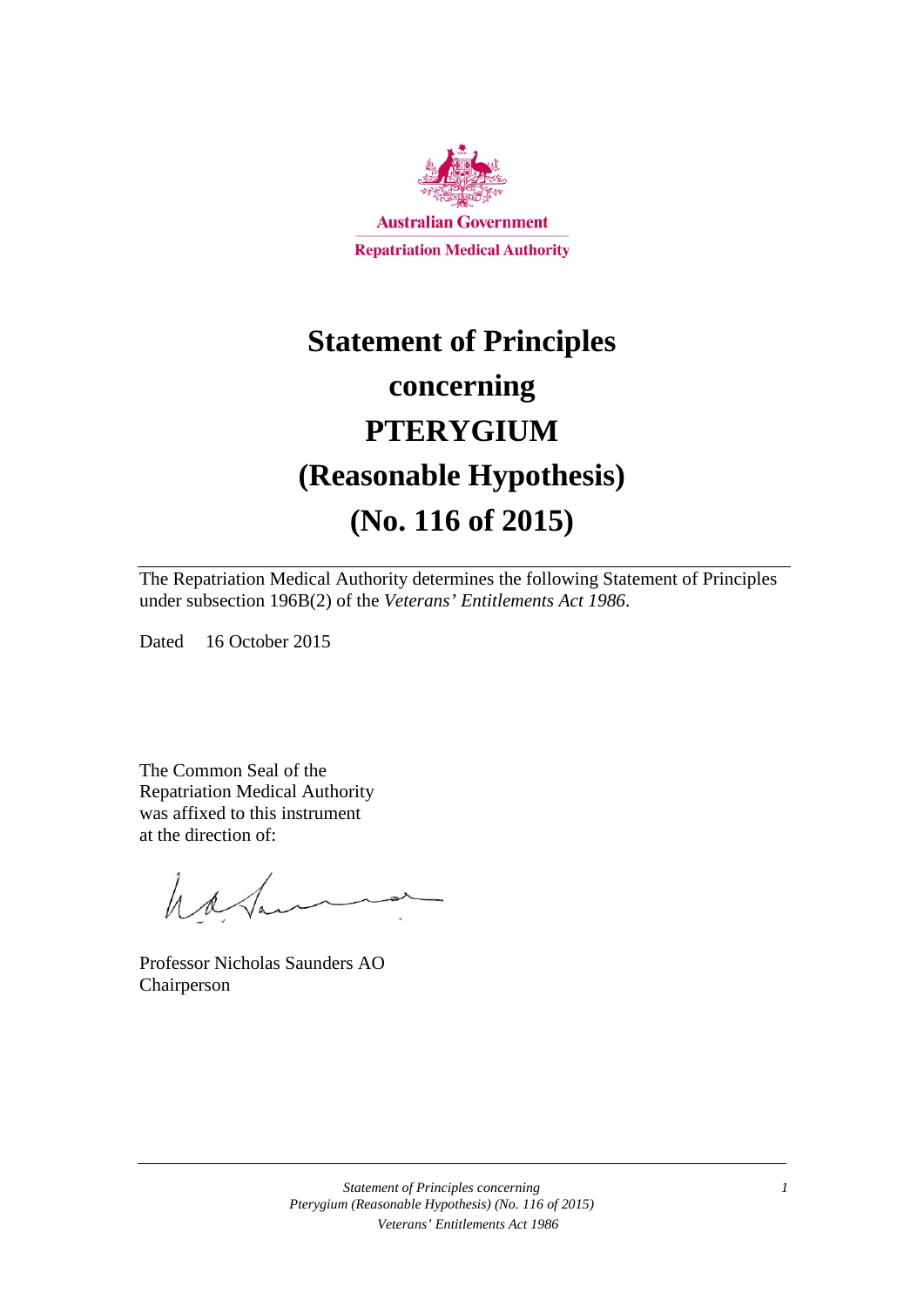### Contents

| $\mathfrak{D}$ |                                                                                  |  |
|----------------|----------------------------------------------------------------------------------|--|
| 3              |                                                                                  |  |
| 4              |                                                                                  |  |
| 5              |                                                                                  |  |
| 6              |                                                                                  |  |
| 7              | Kind of injury, disease or death to which this Statement of Principles relates 3 |  |
| 8              |                                                                                  |  |
| 9              |                                                                                  |  |
| 10             |                                                                                  |  |
| 11             | Factors referring to an injury or disease covered by another Statement of        |  |
|                |                                                                                  |  |
| 1              |                                                                                  |  |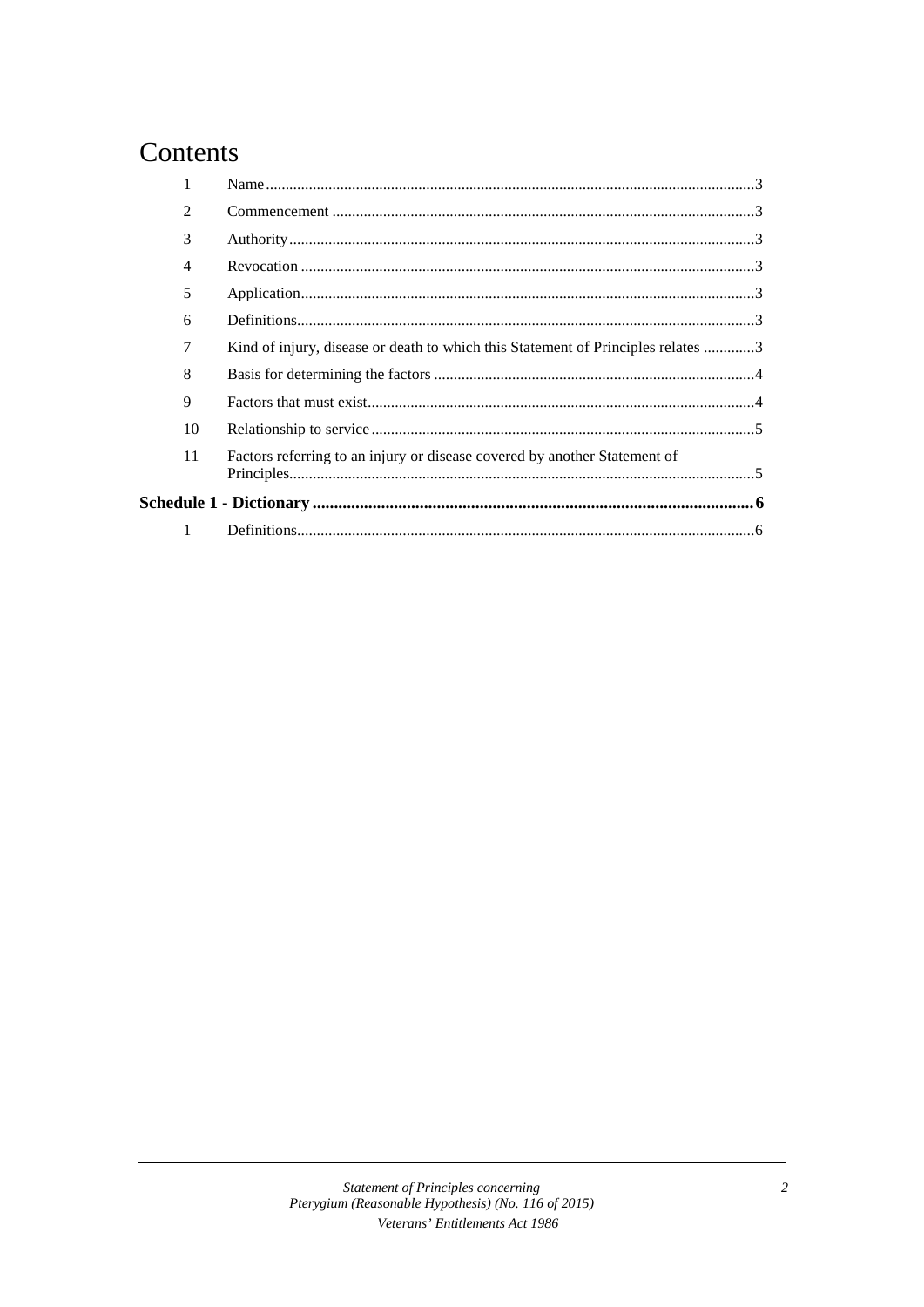#### **1 Name**

This is the Statement of Principles concerning *pterygium (Reasonable Hypothesis)* (No. 116 of 2015).

#### **2 Commencement**

This instrument commences on 16 November 2015.

#### **3 Authority**

This instrument is made under subsection 196B(2) of the *Veterans' Entitlements Act 1986*.

#### **4 Revocation**

The Statement of Principles concerning pterygium No. 75 of 2007 made under subsection 196B(2) of the VEA is revoked.

#### **5 Application**

This instrument applies to a claim to which section 120A of the VEA or section 338 of the *Military Rehabilitation and Compensation Act 2004* applies.

#### **6 Definitions**

The terms defined in the Schedule 1 - Dictionary have the meaning given when used in this instrument.

#### **7 Kind of injury, disease or death to which this Statement of Principles relates**

(1) This Statement of Principles is about pterygium and death from pterygium.

#### *Meaning of pterygium*

- (2) For the purposes of this Statement of Principles, pterygium means:
	- (a) a wing-like, abnormal triangular fold of membrane, in the interpalpebral fissure, extending from the conjunctiva to the cornea, being immovably united to the cornea at its apex, firmly attached to the sclera throughout its middle portion, and merged with the conjunctiva at its base; and
	- (b) excludes pinguecula.
- (3) While pterygium attracts ICD-10-AM code H11.0, in applying this Statement of Principles the meaning of pterygium is that given in subsection (2).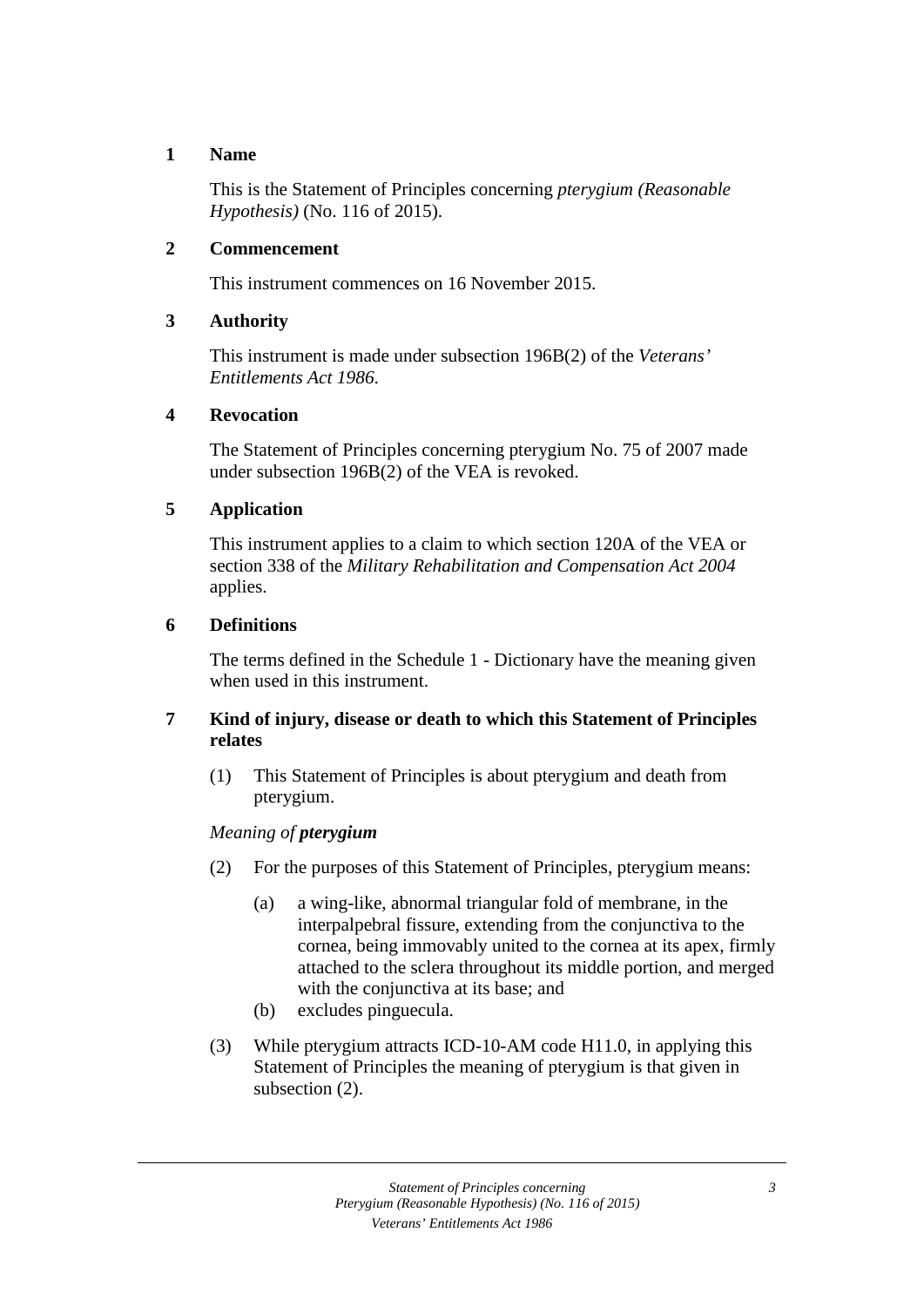(4) For subsection (3), a reference to an ICD-10-AM code is a reference to the code assigned to a particular kind of injury or disease in *The International Statistical Classification of Diseases and Related Health Problems*, *Tenth Revision, Australian Modification* (ICD-10-AM), Ninth Edition, effective date of 1 July 2015, copyrighted by the Independent Hospital Pricing Authority, ISBN 978-1-76007-020-5.

#### *Death from pterygium*

(5) For the purposes of this Statement of Principles, pterygium, in relation to a person, includes death from a terminal event or condition that was contributed to by the person's pterygium.

Note: *terminal event* is defined in the Schedule 1 – Dictionary.

#### **8 Basis for determining the factors**

The Repatriation Medical Authority is of the view that there is sound medical-scientific evidence that indicates that pterygium and death from pterygium can be related to relevant service rendered by veterans, members of Peacekeeping Forces, or members of the Forces under the VEA, or members under the MRCA.

Note: *relevant service* is defined in the Schedule 1 – Dictionary.

#### **9 Factors that must exist**

At least one of the following factors must as a minimum exist before it can be said that a reasonable hypothesis has been raised connecting pterygium or death from pterygium with the circumstances of a person's relevant service:

(1) having sunlight exposure to the unprotected eye for at least 2 250 hours while in a tropical area, or having equivalent sunlight exposure in other latitude zones, before the clinical onset of pterygium;

Note: *equivalent sunlight exposure in other latitude zones*, *tropical area* and *unprotected eye* are defined in the Schedule 1 – Dictionary.

(2) having heavy exposure of the affected eye to dust, for an average of at least 20 hours per week, for at least the two years before the clinical onset of pterygium;

Note: *heavy exposure of the affected eye to dust* is defined in the Schedule 1 – Dictionary.

- (3) having exposure of the affected eye to arc welding light, while welding without eye protection, for an average of at least 20 hours per week, for at least the two years before the clinical onset of pterygium;
- (4) having human papilloma virus type 16 or 18 infection of the conjunctiva at the time of the clinical onset of pterygium;
- (5) inability to obtain appropriate clinical management for pterygium.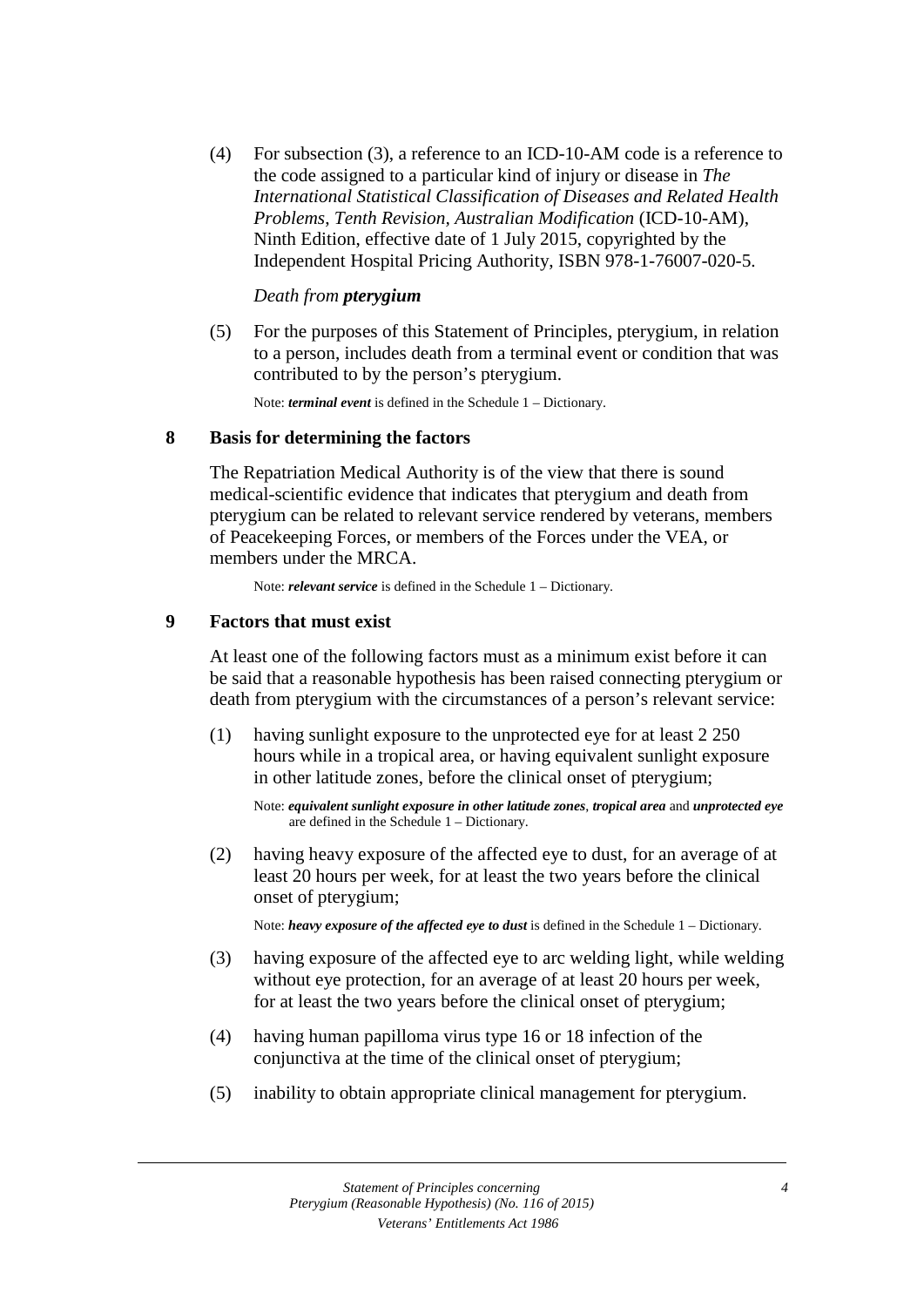#### **10 Relationship to service**

- (1) The existence in a person of any factor referred to in section 9 must be related to the relevant service rendered by the person.
- (2) The factor set out in subsection 9(5) applies only to material contribution to, or aggravation of, pterygium where the person's pterygium was suffered or contracted before or during (but did not arise out of) the person's relevant service.

#### **11 Factors referring to an injury or disease covered by another Statement of Principles**

In this Statement of Principles:

- (1) if a factor referred to in section 9 applies in relation to a person; and
- (2) that factor refers to an injury or disease in respect of which a Statement of Principles has been determined under subsection 196B(2) of the VEA;

then the factors in that Statement of Principles apply in accordance with the terms of that Statement of Principles as in force from time to time.